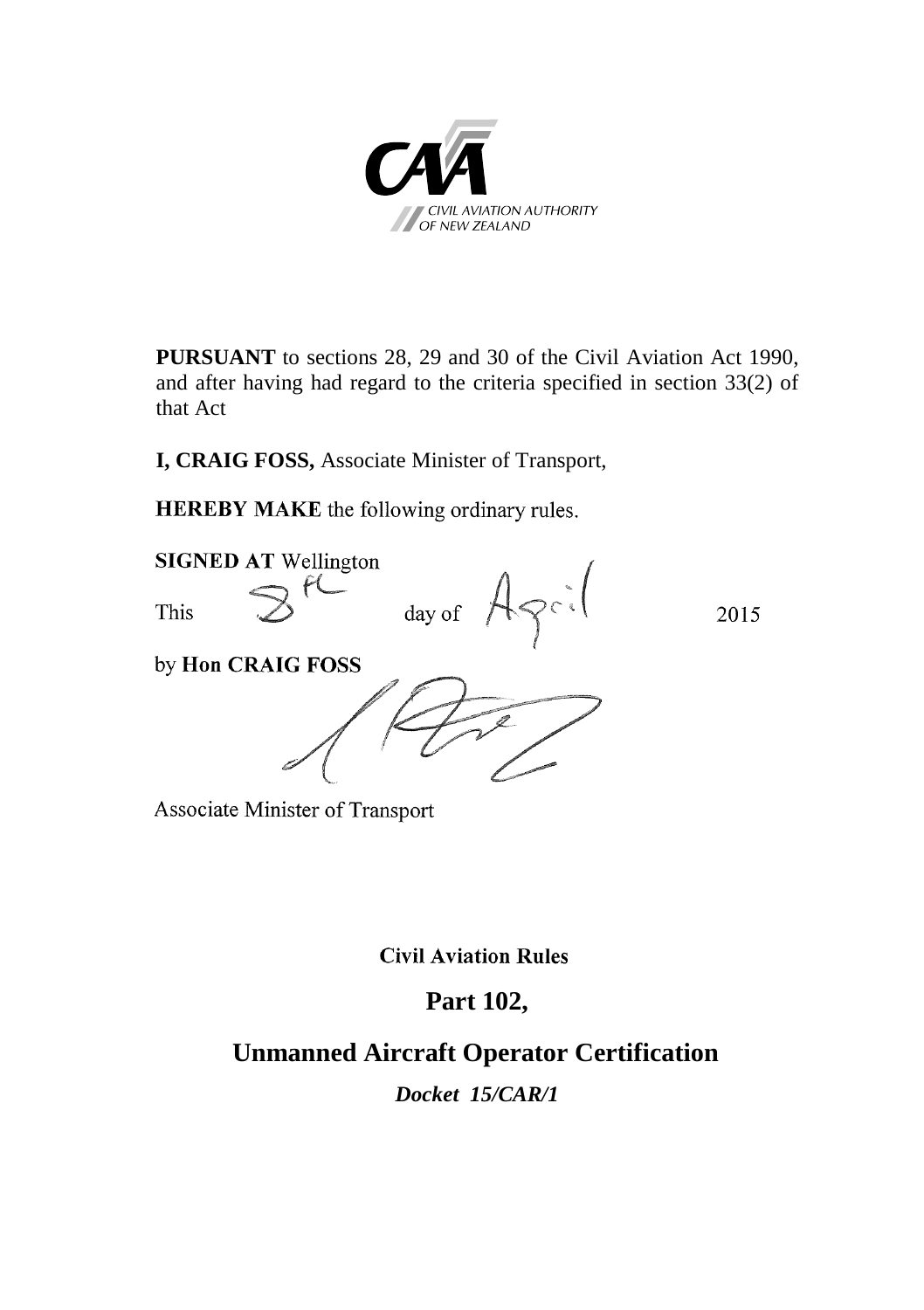# **Contents**

| <b>Unmanned Aircraft Operator - Certification</b><br>5<br>Application for certificate to operate an unmanned aircraft 5 |
|-------------------------------------------------------------------------------------------------------------------------|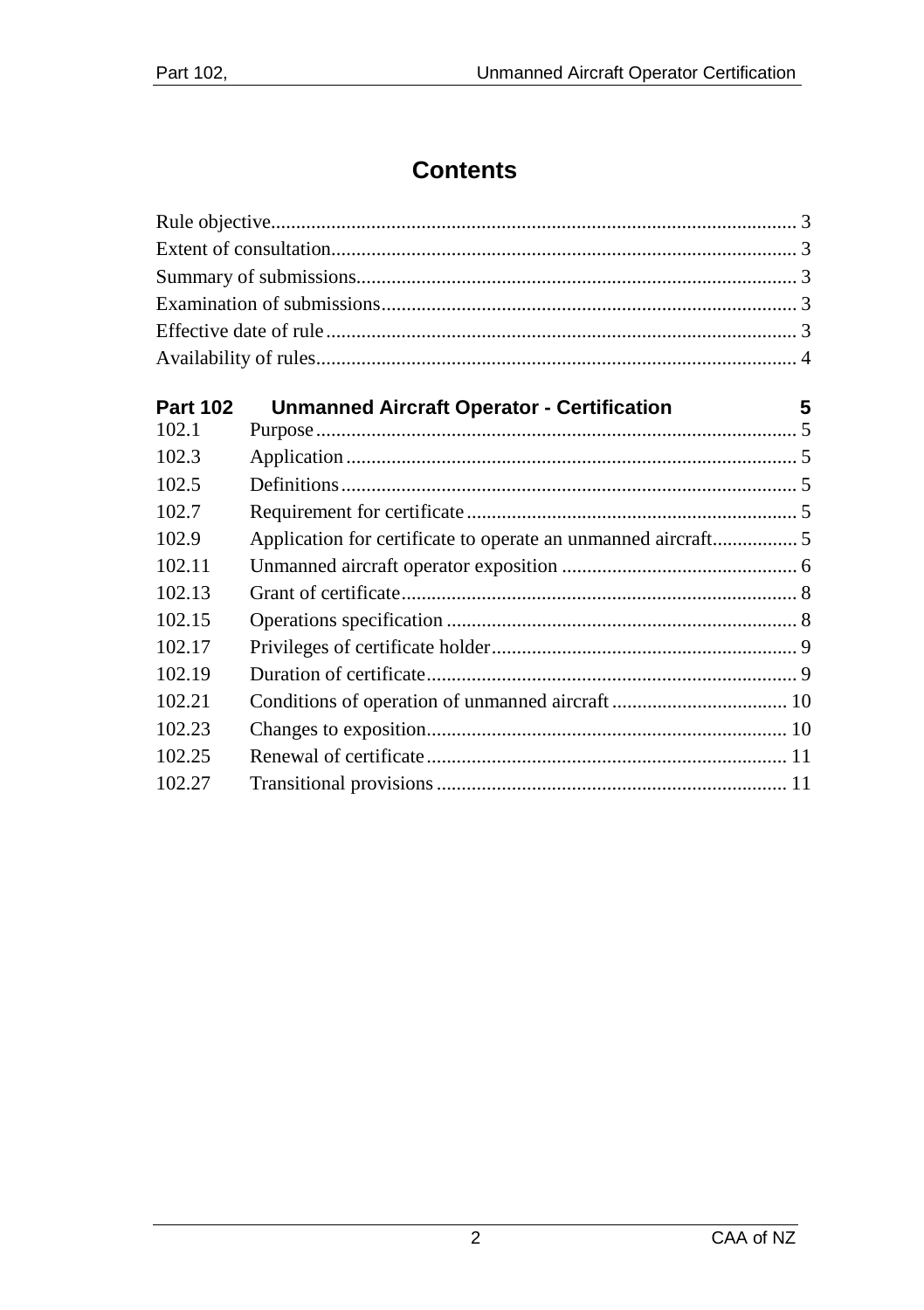# <span id="page-2-0"></span>**Rule objective**

The objective of Part 102 is to introduce a new rule to address the immediate safety risks associated with the use of Unmanned Aircraft Systems, and take steps to achieve compliance with international standards and recommended practices with regard to unmanned aircraft.

## <span id="page-2-1"></span>**Extent of consultation**

A Notice of Proposed Rulemaking, NPRM 14-01, containing the proposed Part 102 was issued for public consultation under Docket 15/CAR/1 on 4 December 2014.

The publication of this NPRM was notified in the Gazette on 4 December 2014 and advertised in the daily newspapers in Auckland, Hamilton, Wellington, Christchurch and Dunedin on 5 December 2014. The NPRM was published on the CAA web site and a notice of publication was sent to 2364 identified stakeholders including representative organisations who were considered likely to have an interest in the proposal.

A period of 57 days was allowed for comment on the proposed rule.

## <span id="page-2-2"></span>**Summary of submissions**

86 written submissions were received on the NPRM.

A full CAA response to the themes that emerged during the submissions process and a table documenting all of the changes made to the final rule during the NPRM and consultation period is available on the CAA's website.

## <span id="page-2-3"></span>**Examination of submissions**

Submissions may be examined by application to the Docket Clerk at the Civil Aviation Authority between 8:30 am and 4:30 pm on weekdays, except statutory holidays.

# <span id="page-2-4"></span>**Effective date of rule**

Part 102 comes into force on 1 August 2015.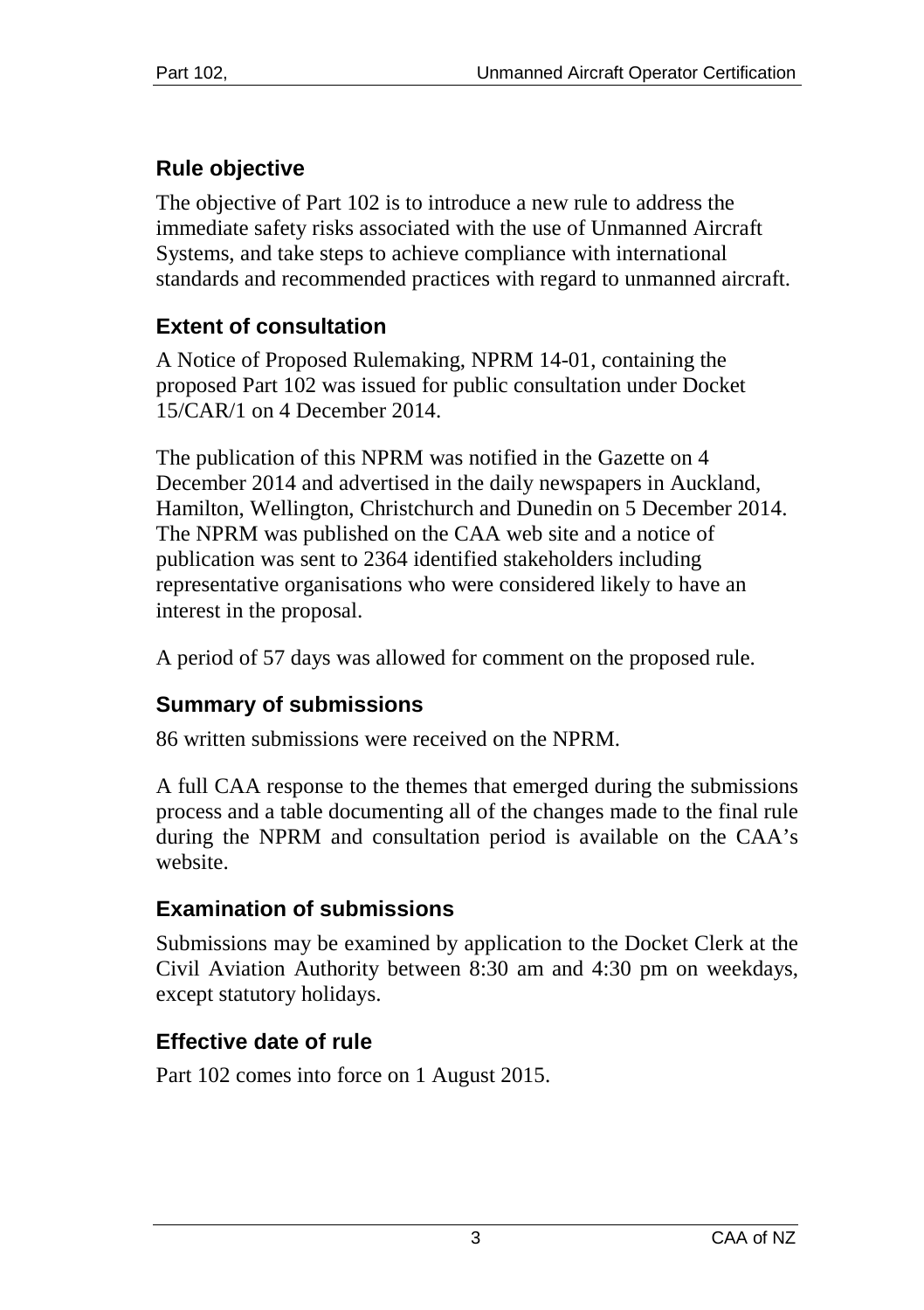### <span id="page-3-0"></span>**Availability of rules**

Civil Aviation Rules are available from–

CAA web site:<http://www.caa.govt.nz/> Freephone: 0800 GET RULES (0800 438 785)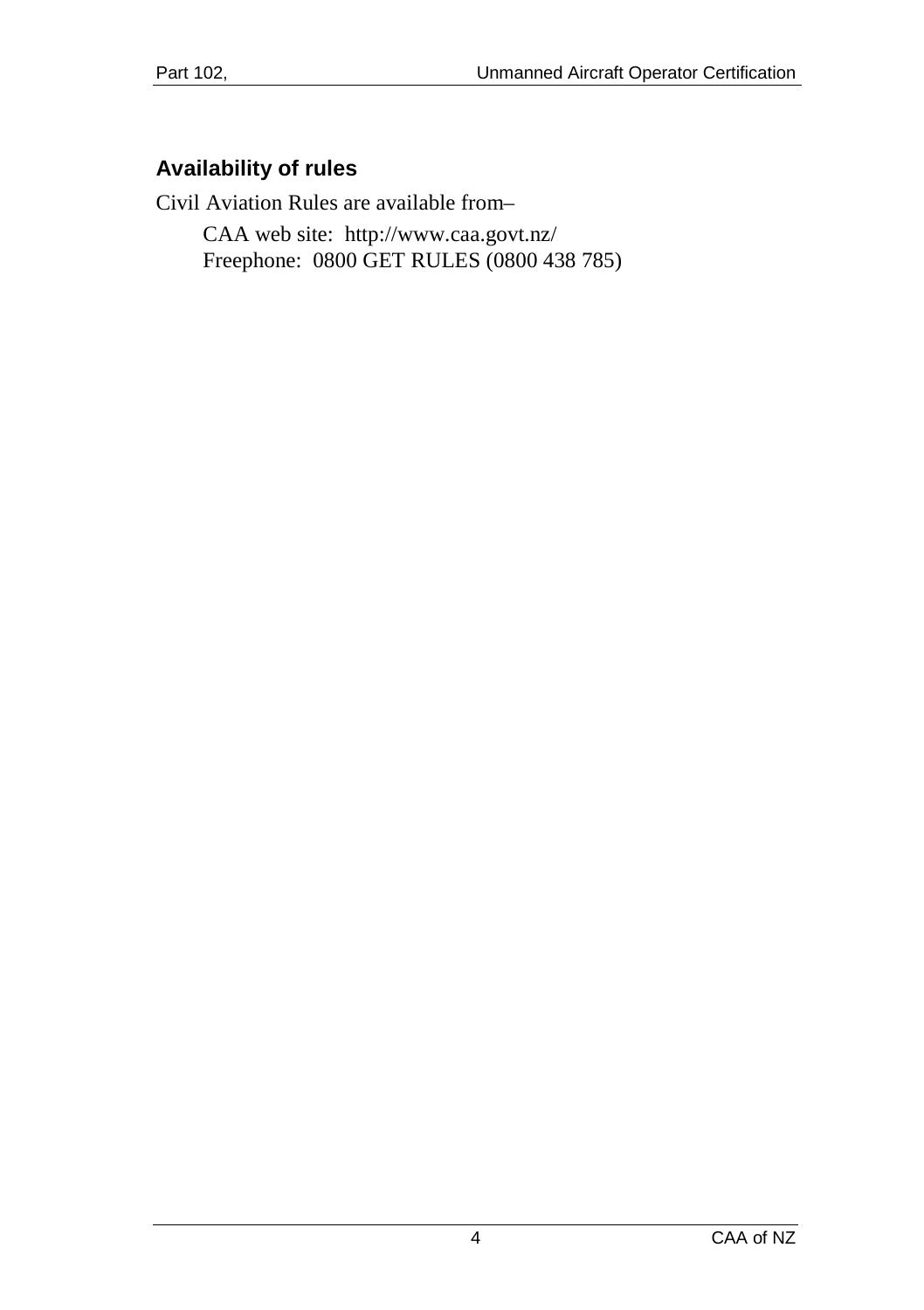# <span id="page-4-0"></span>**Part 102 Unmanned Aircraft Operator - Certification**

## <span id="page-4-1"></span>**102.1 Purpose**

The purpose of this Part is to enable the Director to determine whether to grant an unmanned aircraft operator certificate to a person after giving consideration to whether that person—

- (1) has conducted an adequate assessment of the risk to safety of conducting the proposed unmanned aircraft operation; and
- (2) has developed procedures to adequately manage the risks and to ensure that the operation is conducted safely.

## <span id="page-4-2"></span>**102.3 Application**

This Part applies to the following:

- (1) a person who operates an unmanned aircraft other than in accordance with Part 101;
- (2) a person who operates an unmanned aircraft in accordance with Part 101 and who wishes to apply for an unmanned aircraft operator certificate.

## <span id="page-4-3"></span>**102.5 Definitions**

**Exposition**, unless the context otherwise requires, means the exposition required by 102.11.

## <span id="page-4-4"></span>**102.7 Requirement for certificate**

A person must not operate an unmanned aircraft other than in accordance with Part 101 except under the authority of, and in accordance with the terms of, a valid unmanned aircraft operator certificate granted by the Director under the Act and in accordance with this Part.

#### <span id="page-4-5"></span>**102.9 Application for certificate to operate an unmanned aircraft**

(a) Before operating an unmanned aircraft other than in accordance with Part 101 a person must apply for an unmanned aircraft operator certificate.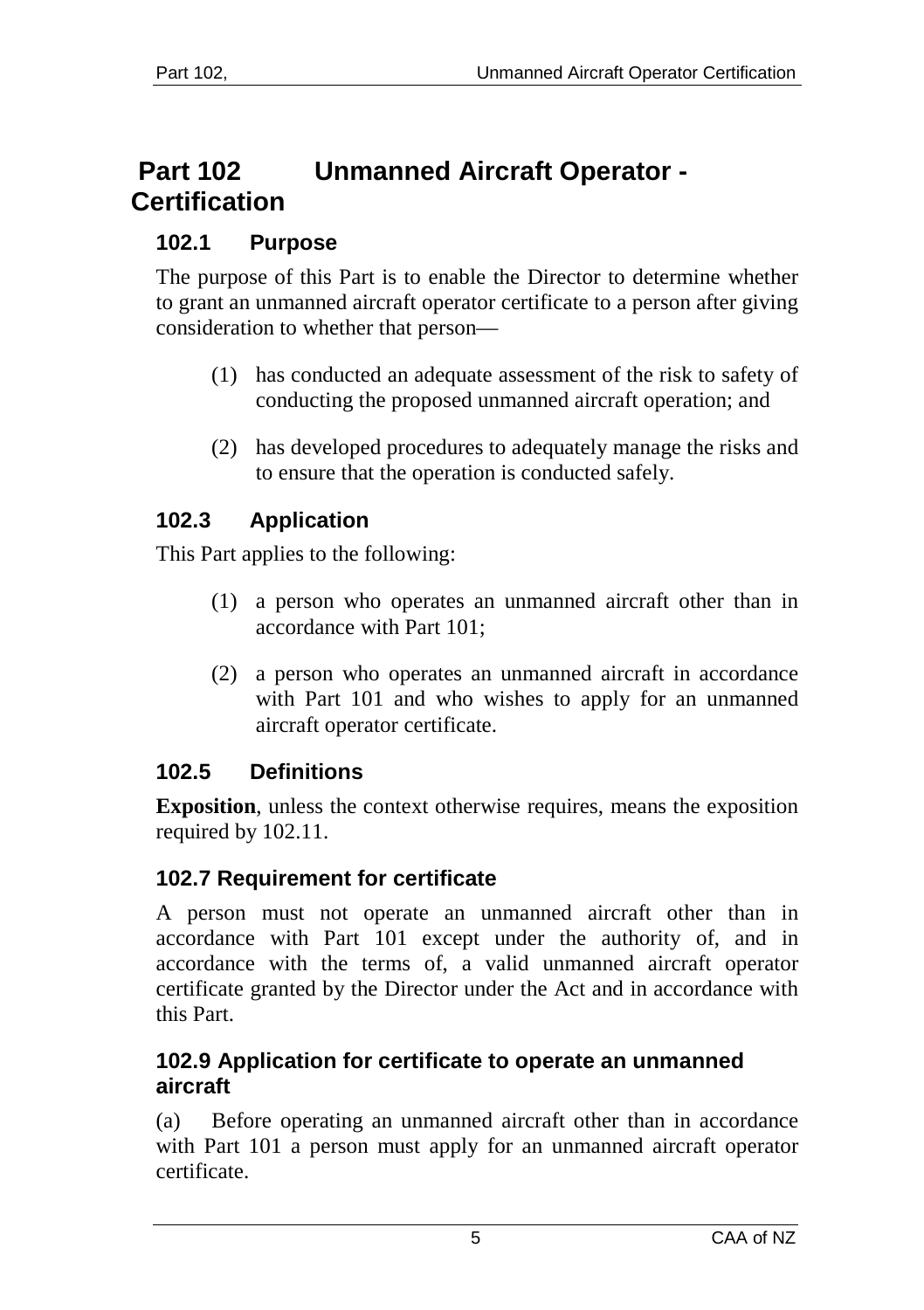(b) A person who operates an unmanned aircraft in accordance with Part 101 may apply for an unmanned aircraft operator certificate.

- (c) A person in (a) or (b) must apply by—
	- (1) submitting an application to the Director in accordance with section 8 of the Act; and
	- (2) paying the appropriate fee specified in regulations made under the Act.
- (d) An application must include—
	- (1) the name and address for service in New Zealand of the applicant; and
	- (2) the details required by rule 102.15 for the operations specification; and
	- (3) the applicant's exposition required by rule 102.11; and
	- (4) any other information relating to the application as may be required by the Director.

#### <span id="page-5-0"></span>**102.11 Unmanned aircraft operator exposition**

(a) An applicant for an unmanned aircraft operator certificate must provide the Director with an exposition that is acceptable to the **Director** 

(b) The exposition must address the following matters, having regard to the nature, degree and risk of the intended operation—

- (1) the identification of a person who will have primary responsibility for the operation; and
- (2) the identification of any person who is to have or is likely to have control over the exercise of the privileges under the certificate; and
- (3) details of the physical locations to be used in the operation; and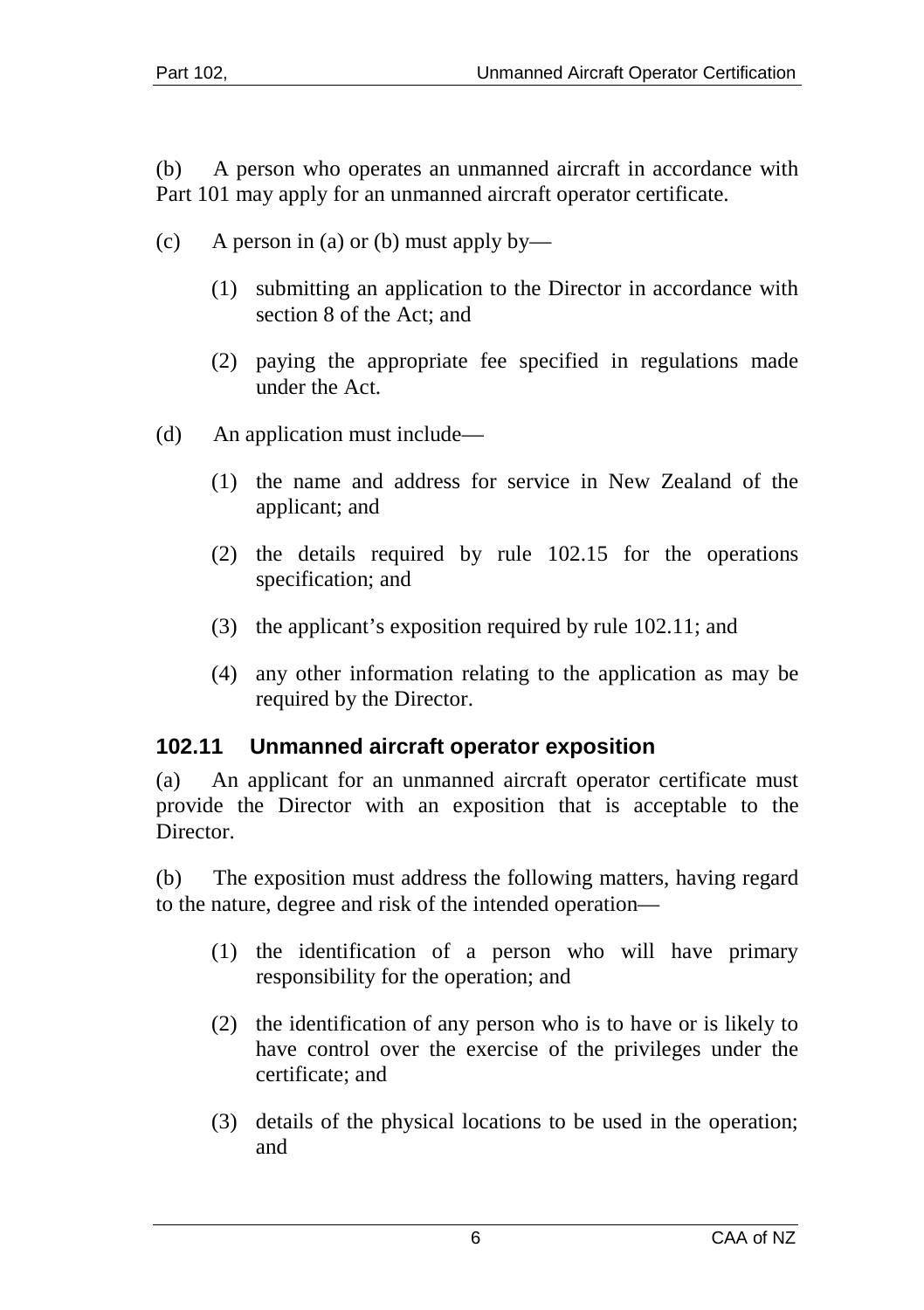- (4) a hazard register that—
	- (i) identifies the known and likely hazards to people, property and other aircraft of the proposed operation; and
	- (ii) for each of the hazards identified, includes an assessment of the associated risks; and
	- (iii) includes a description of the measures that can be implemented to mitigate or manage the risk; and
- (5) procedures for reporting information to the Civil Aviation Authority; and
- (6) operating requirements for personnel licensing, qualifications, training and competency including pilot and support crew qualifications, training or medical requirements; and
- (7) details of the number and specifications of the aircraft to be used, including any identification system used on the aircraft (for example colour schemes, unique identification numbers, markings); and
- (8) details of the control system to be used to pilot the aircraft; and
- (9) procedures for the maintenance of aircraft and measures to ensure continued airworthiness; and
- (10) inflight procedures, including minimum distances from persons or property; and
- (11) procedures for handling cargo or dropping items, if such operations are intended; and
- (12) initial airworthiness standards that must be met; and
- (13) procedures for controlling, amending and distributing the exposition; and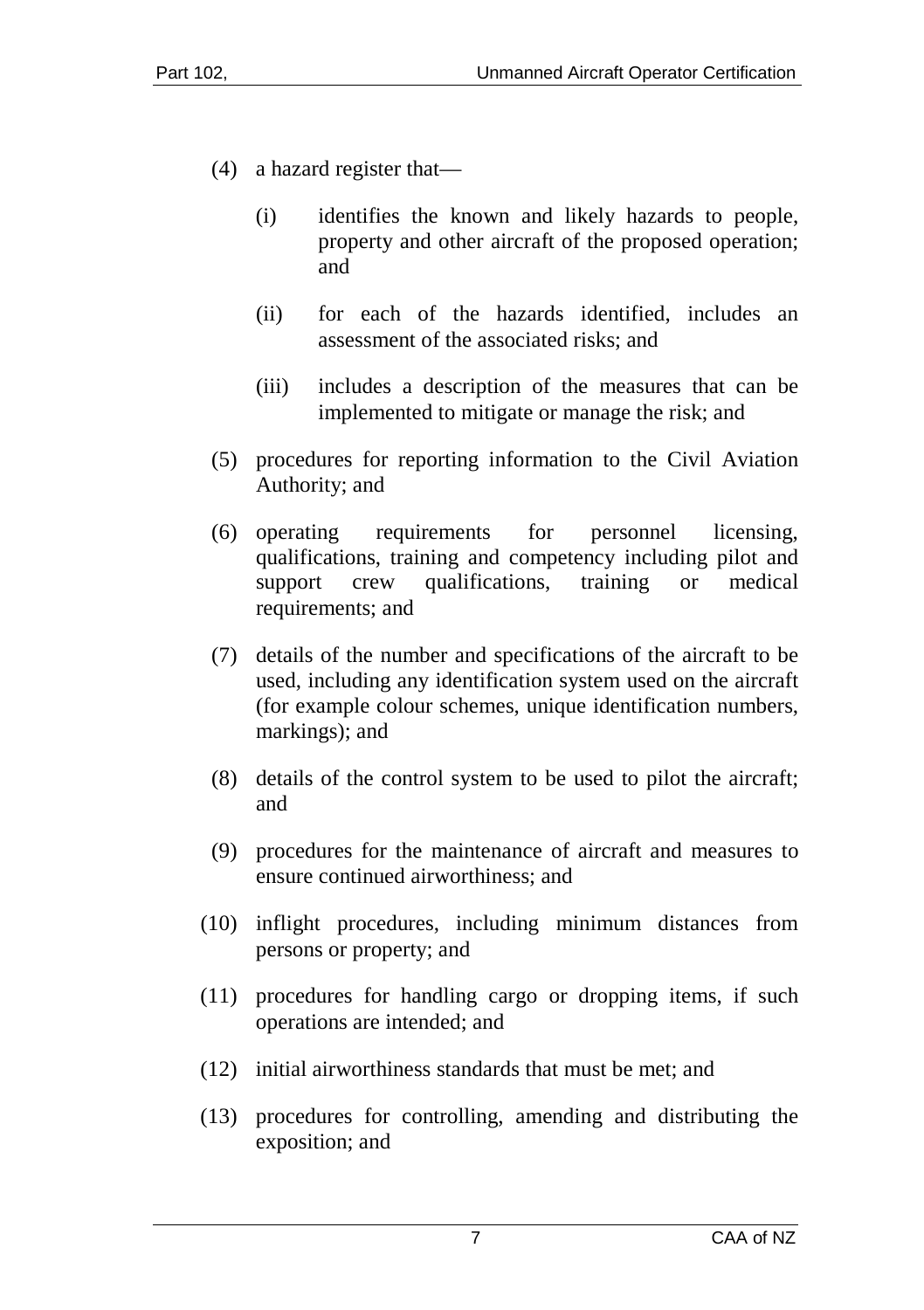(14) any other approvals that are required to conduct the proposed operation.

(c) An exposition may adopt, by reference, a requirement in a Civil Aviation Rule for the purpose of mitigating or managing a risk identified in the hazard register required by rule 102.11(b)(4).

(d) The Director may require only those matters in paragraph (b) that the Director considers are appropriate in the particular circumstances to be contained in the exposition.

(e) The exposition must remain acceptable to the Director.

### <span id="page-7-0"></span>**102.13 Grant of certificate**

(a) The Director may, in accordance with section 9 of the Act, grant a certificate to a person who has applied under rule 102.9.

(b) When granting a certificate under paragraph (a), the Director may—

- (1) impose requirements for unmanned aircraft systems and may specify procedures to be followed by the operator of any unmanned aircraft that are operated under the authority of the certificate; and
- (2) in accordance with section 7(3) of the Act, specify any additional conditions that the Director considers necessary in the interests of aviation safety; and
- (3) after considering the type of aircraft to be used, determine that any aircraft to be operated under the certificate must be registered and display identification markings in accordance with Part 47 if the Director considers that it is necessary in the interests of aviation safety.

#### <span id="page-7-1"></span>**102.15 Operations specification**

(a) If the Director grants an unmanned aircraft operator certificate under rule 102.13, the certificate must be issued with an operations specification containing the details described in paragraph (b).

(b) The operations specification must include: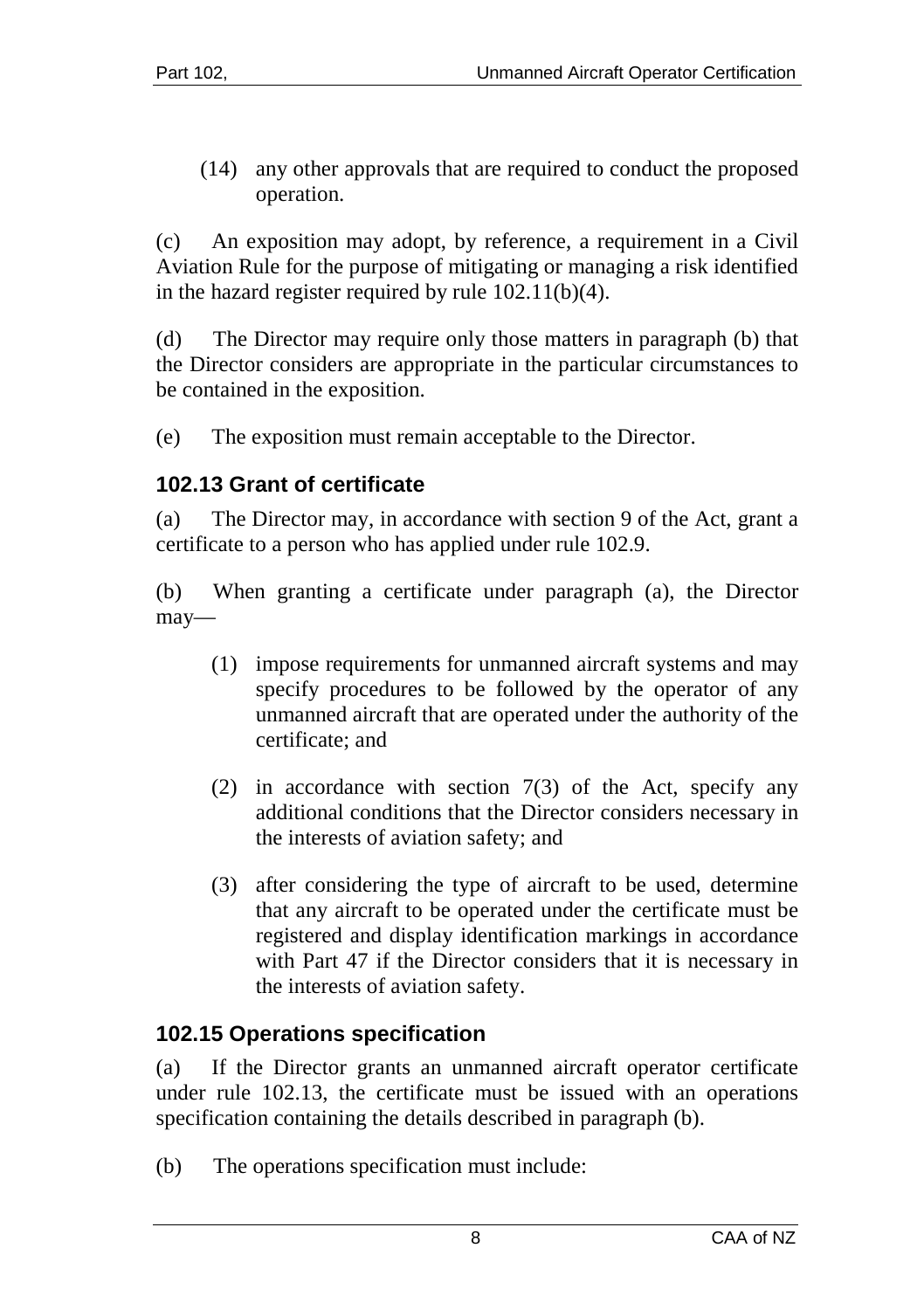- (1) details of the physical location of the certificate holder's principal base of operations; and
- (2) the certificate holder's address for service in New Zealand; and
- (3) a list of any business names under which the certificate holder is approved to operate; and
- (4) the privileges and operations that the operator is permitted to perform, including:
	- (i) the number, type and description, including, if applicable, the serial number and registration, of every aircraft that is authorised for use; and
	- (ii) identification of the geographical areas of operations approved by the Director; and
	- (iii) any exemption granted from any requirement of this or any other Part; and
- (5) any additional condition that the Director determines is necessary in the interests of aviation safety.

#### <span id="page-8-0"></span>**102.17 Privileges of certificate holder**

(a) The holder of an unmanned aircraft operator certificate is authorised to perform the operations specified in the accompanying operations specification.

(b) Unless the exposition required by rule 102.11 specifies otherwise the holder of an unmanned aircraft operator certificate is not required to comply with Civil Aviation Rules Parts 12, 19, 21, 26, 39, 43, 47, 61, 63, 66, 67, 91, 92, 93, 95, 115, 119, 129, 133, and 137.

#### <span id="page-8-1"></span>**102.19 Duration of certificate**

(a) When granting or renewing a certificate under this Part the Director must specify a date on which the certificate will expire.

(b) The Director may not specify a date under paragraph (a) that is later than 5 years after the date on which the certificate was granted.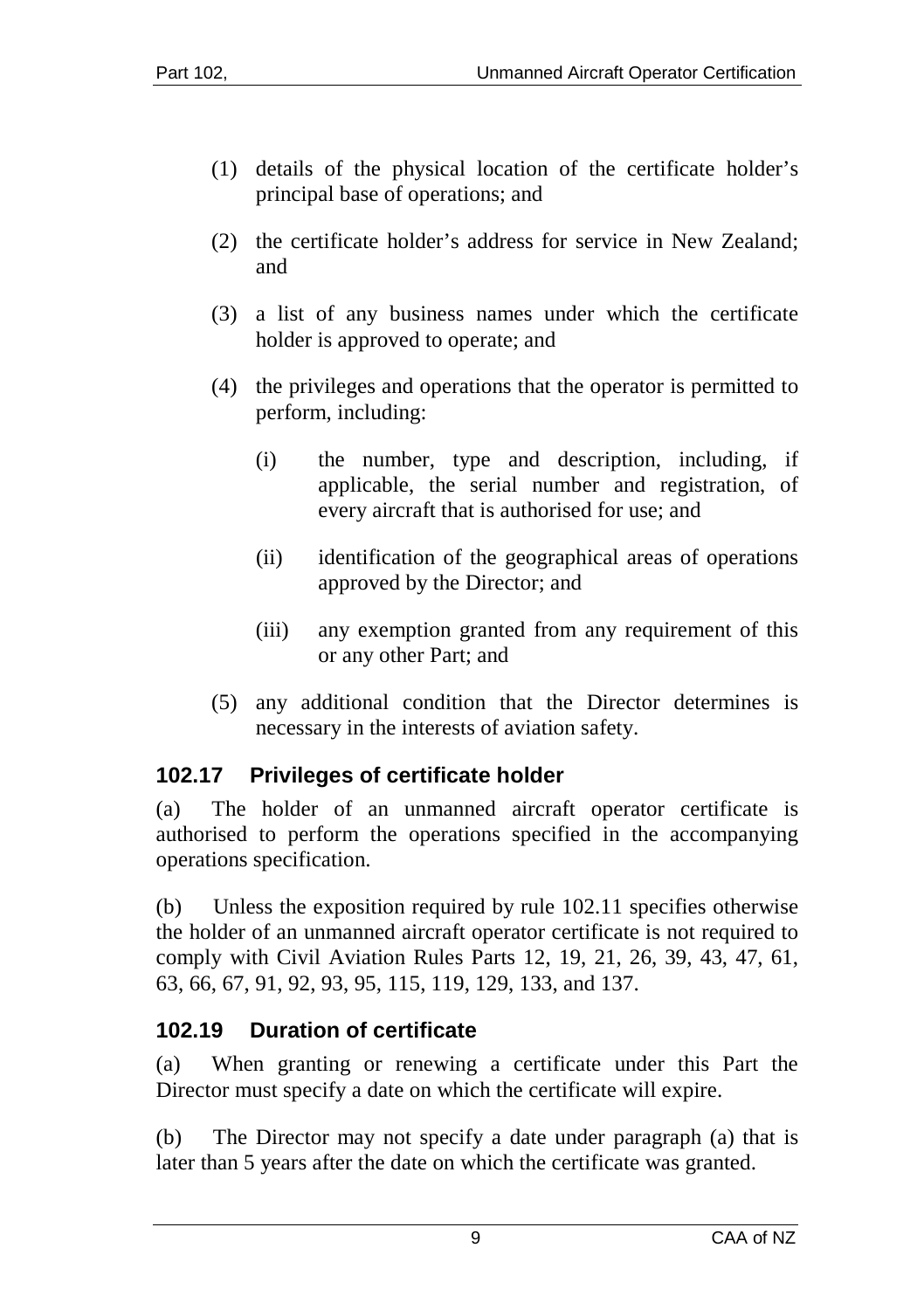## <span id="page-9-0"></span>**102.21 Conditions of operation of unmanned aircraft**

(a) A holder of an unmanned aircraft operator certificate must comply with—

- (1) Part 101, to the extent the requirements of Part 101 are not inconsistent with the operations specified in the operations specification;
- (2) the conditions imposed by the Director on the unmanned aircraft operations specification; and
- (3) the exposition required by rule 102.11.

(b) The certificate holder is responsible for ensuring that any other operator or other personnel involved in an operation conducted under the authority of that certificate are notified of and comply with the requirements of paragraph (a).

### <span id="page-9-1"></span>**102.23 Changes to exposition**

- (a) Each holder of an unmanned aircraft operator certificate must—
	- (1) ensure that the exposition is amended—
		- (i) so that it remains a current description of the certificate holder's operation; and
		- (ii) to ensure continued compliance with any Civil Aviation Rules that have been adopted under rule 102.11(c); and
	- (2) provide the Director with a copy of each amendment to the exposition as soon as practicable after the amendment is incorporated into the exposition; and
	- (3) make such amendments to the exposition as the Director considers necessary in the interests of aviation safety.

(b) If a holder of an unmanned aircraft operator certificate proposes to change any of the following, prior acceptance by the Director is required: